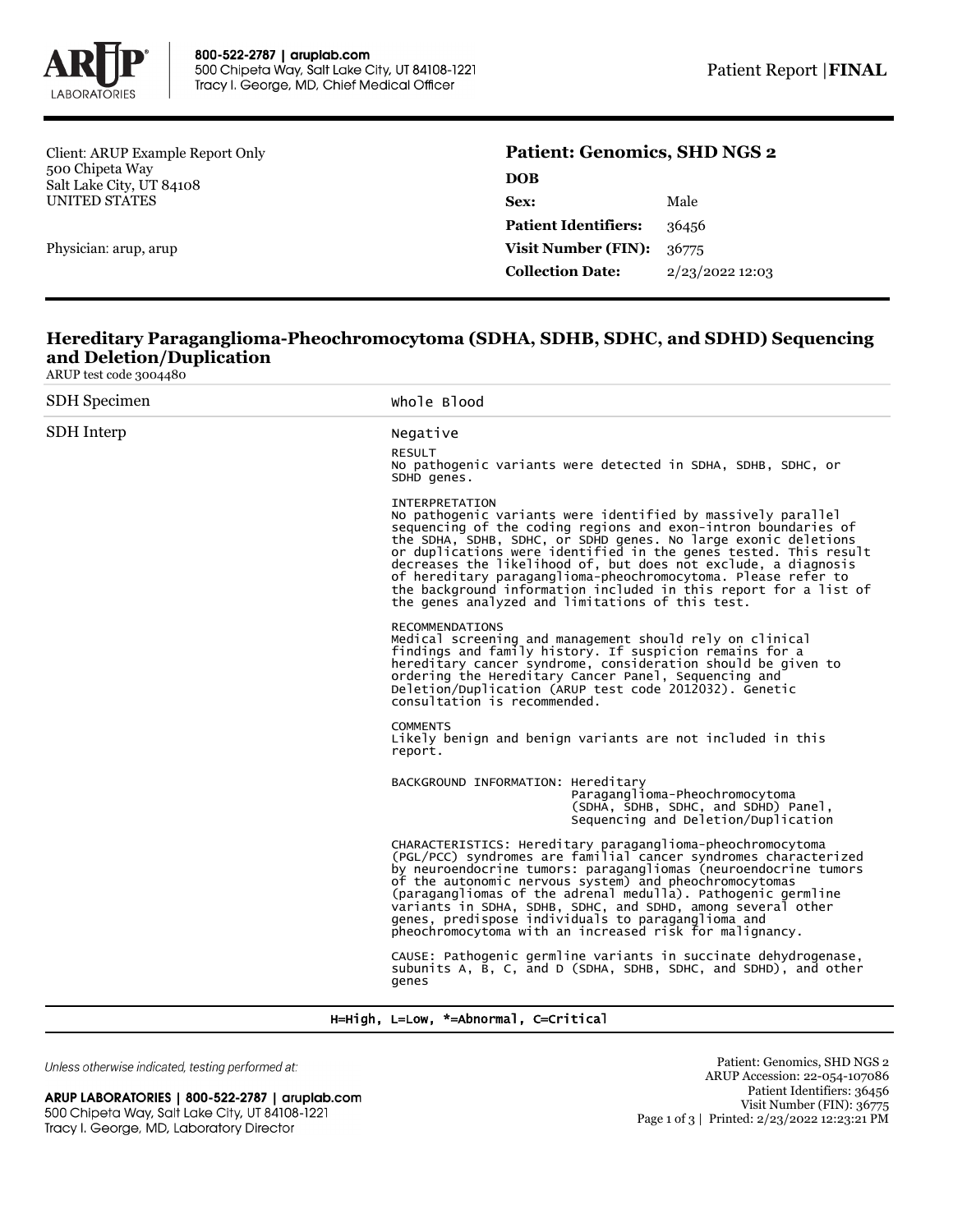

INHERITANCE: Autosomal dominant; parent-of-origin effect for SDHD

PENETRANCE: Variable and age dependent

CLINICAL SENSITIVITY: 22-45 percent

GENES TESTED: SDHA\* (NM\_004168), SDHB (NM\_003000), SDHC (NM\_003001), SDHD (NM\_003002)

\* - One or more exons are not covered by sequencing, and deletion/duplication detection is not available for this gene; see limitations section below.

METHODOLOGY: Probe hybridization-based capture of all coding exons and exon-intron junctions of the targeted genes followed by massively parallel sequencing. Sanger sequencing was performed as necessary to fill in regions of low coverage and to confirm reported variants that do not meet acceptable quality metrics. Human genome build 19 (Hg 19) was used for data analysis. Multiplex ligation-dependent probe amplification (MLPA) of the targeted genes.

ANALYTICAL SENSITIVITY/SPECIFICITY: The analytical sensitivity is approximately 99 percent for single nucleotide variants<br>(SNVs) and greater than 93 percent for<br>insertions/duplications/deletions (indels) from 1-10 base pairs<br>in size. Indels greater than 10 base pairs may be detected, the analytical sensitivity may be reduced. Specificity is greater than 99.9 percent for all variant classes. The analytical sensitivity for MLPA is greater than 99 percent.

LIMITATIONS: A negative result does not exclude a diagnosis of hereditary paraganglioma-pheochromocytoma. This test only detects variants within the coding regions and intron-exon<br>boundaries of the SDHA, SDHB, SDHC, and SDHD genes.<br>Deletions/duplications/insertions of any size may not be<br>detected by massively parallel sequencing. Regulatory Precise breakpoints for large deletions or duplications are not determined in this assay and single exon deletions/duplications may not be detected based on the breakpoints of the rearrangement. The actual breakpoints for the deletion or duplication may extend beyond or be within the exon(s) reported. Diagnostic errors can occur due to rare sequence variations. In<br>some cases, variants may not be identified due to technical<br>limitations caused by the presence of pseudogenes, repetitive,<br>or homologous regions. This test is low-level mosaic or somatic variants, gene conversion events, complex inversions, translocations, mitochondrial DNA (mtDNA) mutations, or repeat expansions. Interpretation of this test result may be impacted if this patient has had an allogeneic stem cell transplantation. Noncoding transcripts were not analyzed.

The following regions are not sequenced due to technical limitations of the assay: SDHA(NM\_004168) exon 14

This test was developed and its performance characteristics determined by ARUP Laboratories. It has not been cleared or approved by the U.S. Food and Drug Administration. This test was performed in a CLIA-certified laboratory and is intended for clinical purposes.

Counseling and informed consent are recommended for genetic testing. Consent forms are available online.

## H=High, L=Low, \*=Abnormal, C=Critical

Unless otherwise indicated, testing performed at:

ARUP LABORATORIES | 800-522-2787 | aruplab.com 500 Chipeta Way, Salt Lake City, UT 84108-1221 Tracy I. George, MD, Laboratory Director

Patient: Genomics, SHD NGS 2 ARUP Accession: 22-054-107086 Patient Identifiers: 36456 Visit Number (FIN): 36775 Page 2 of 3 | Printed: 2/23/2022 12:23:21 PM